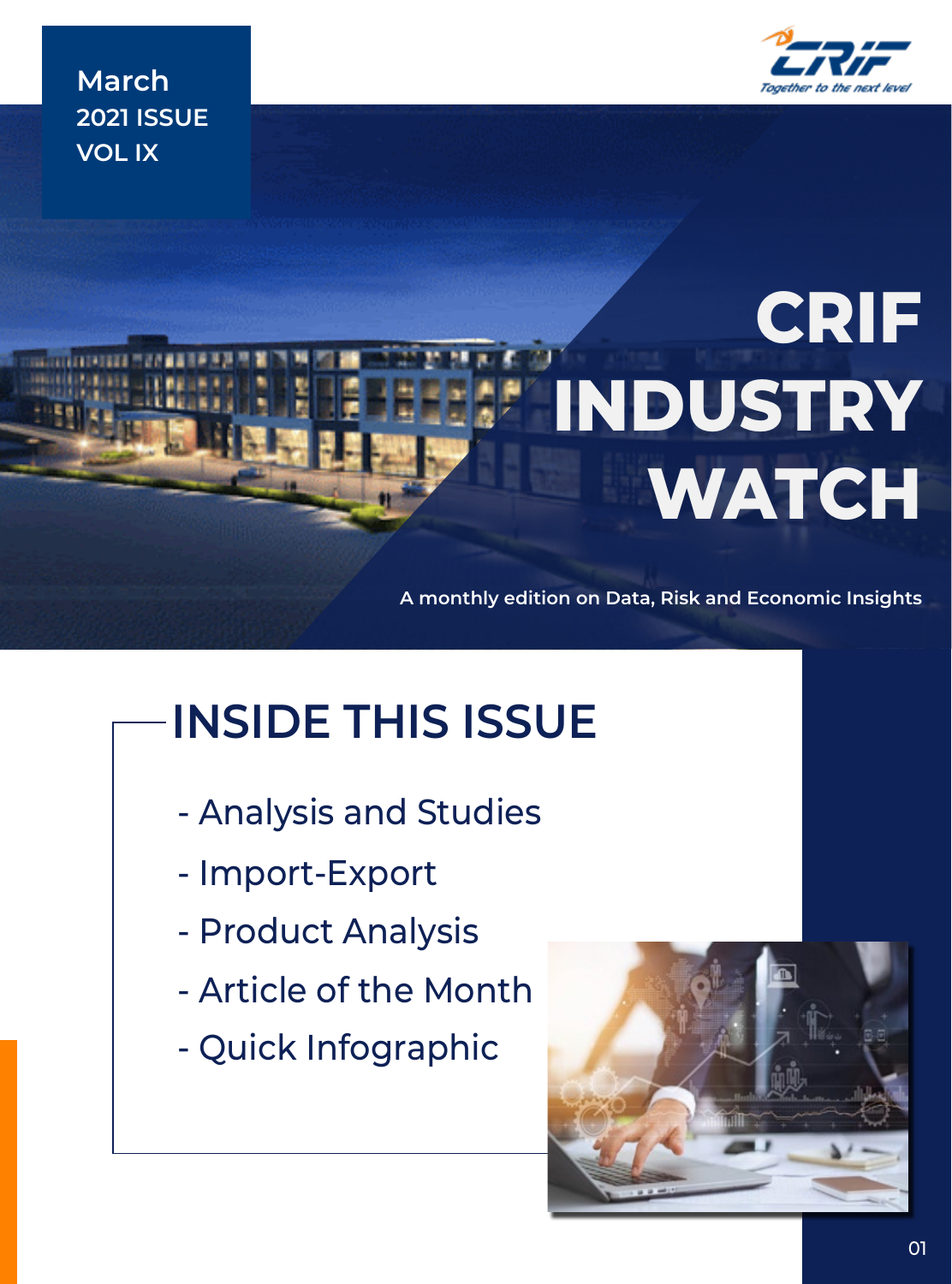### **Analysis and Studies**

#### **CRIF Italy: Companies in Italy during Covid-19 - focus on Biomedical Industry**



A recent study produced by CRIF Ratings about financial impact coming from lockdown related to Covid-19 on Italian industries shows that 44% of SME is facing current scenario starting from a an overall situation with a poor liquidity with few rooms in dealing an emergency situation. In particular, specifically in cyclical industries, current crisis could have a very high impact.

From CRIF Industry Outlook, CRIF Monitoring center analyzing main industries before, during and after Covid-19, some industries are showing a totally different scenario and against trends. This is the case of Biomedical area.

#### **Biomedical industry in Cura Italia Decree**

On March 18, 2020, the Italian Government enacted a new decree with measures to support businesses and families during the Covid-19 crisis called Cura Italia Decree. Then Economic Development Ministry, Stefano Patuanelli, issued a directive allocating 430 million euros in 'Cura Italia Decree' related to Development Contracts to innovative and strategic programs financing, with a priority for medical devices and biomedical equipment useful to face health emergency caused by Covid-19. This resources are added to 200 million euros already included in Budget Law, achieving an overall amount of more than 600 million euros.

Resources assigned to Development Contracts are also intended to a 200 million euros financing expansion to biomedical industry, telemedicine, with a specific focus on ones related to strengthening of national manufacturing of medical devices and biomedical equipment, technologies and services devotes to health emergencies prevention.



#### **Biomedical industry overview and performances**

Biomedical industry in composed by 3,800 corporate companies with a total revenue of 19 billion euro and in this period will be less affected by the overall Covid-19 crisis. This fact despite companies in biomedical are located in most involved areas by Covid-19, like Lombardia, Veneto and Emilia-Romagna.

This is why, first of all thanks the huge increase in demand related to specific biomedical equipment due to health emergency. Then, before Covid-19 crisis biomedical industry was showing a strong financial scenario.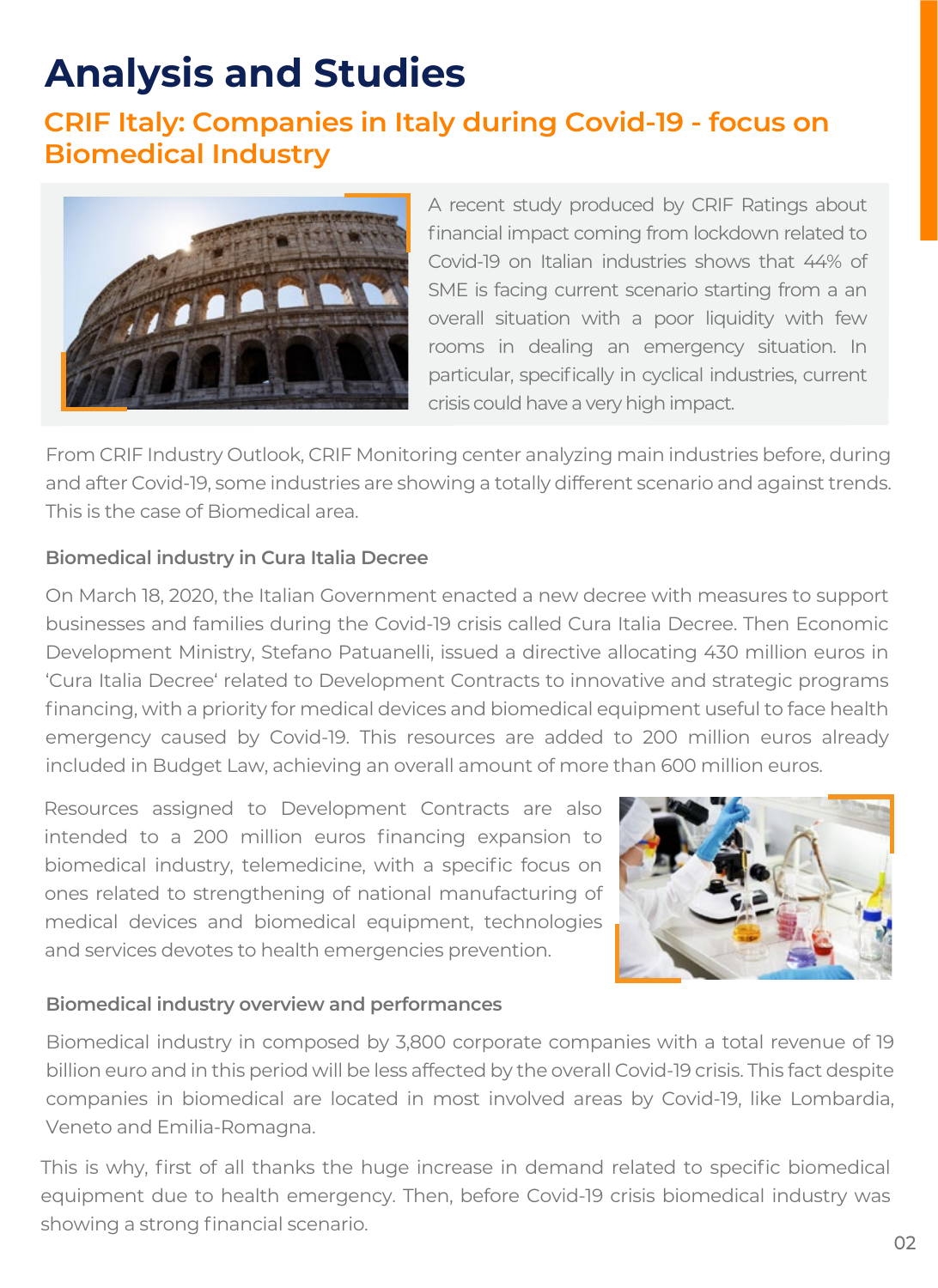**Let's have a look to some interesting ratios:**

**EBITDA margin** - measure of a company's operating profit as a percentage of its revenue – is higher if compared to other industries. Last information related to 2018 balance sheet are showing:

**Biomedical manufacturing:** 9.6%, **Overall manufacturing:** 9.1%, **Trade:** 4.3% If compared to Trade, for exampe, it's double.

- **Sovency Ratios** measure an enterprise's ability to meet its debt obligations and is used often by prospective business lenders – in Biomedical industry is showing a high capacity in face financial commitments if compared to other areas also during economic stress.
- **Internationalization** a new index showing a company propensity to deal with foreign players – on a scale from 1 to 5 (1 highest level and 5 lowest level) is positioning Biomedical industry at 1.8, it means a very high internationalization level.
- **Innovation** a new index showing company attitude in creating new products and services on a scale from 1 to 5 (1 highest level and 5 lowest level) is positioning Biomedical industry at 2.3, it means a medium-high innovation level.

Internationalization and innovation index are showing very important data, in a context where companies are working to expand their business. It's a very good opportunity for companies in Biomedical Industry if compared to other manufacturing areas. In fact in the next months should remain in a "safe area" able to match financial commitments in an overall context from economical and operational point of view comparable or better previous to Covid-19 crisis.

### **Import-Export Snapshot**

**Hungary** Hungary is the 35<sup>th</sup> largest export economy in the world.

In 2017, Hungary exported \$107B and imported \$97.1B, with a positive trade balance of \$10.3B.

In 2017 the GDP of Hungary was \$139B and in the world and GDP per capita was \$28.1K, 53rd in the world.

Hungary is a member of EU, WTO and World Bank.

Hungary is classified as high income economy by World Bank.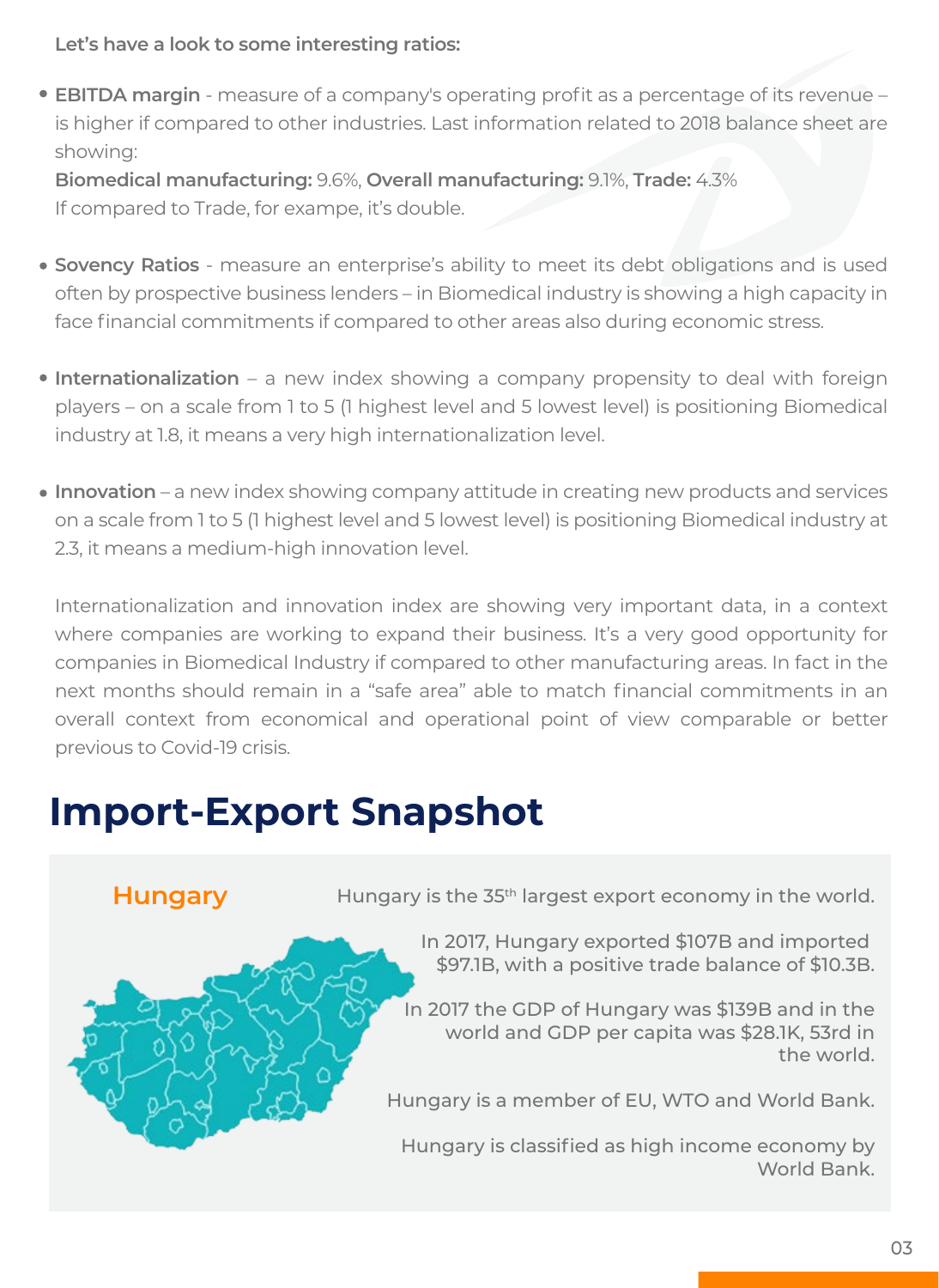

**Top 3 Export Destinations**

**Top 3 Import Origins (overall value \$97.1B)**



### **Top 5 Export Countries Top 5 Import Countries**





SOURCE:https://oec.world/en/profile/country/fin/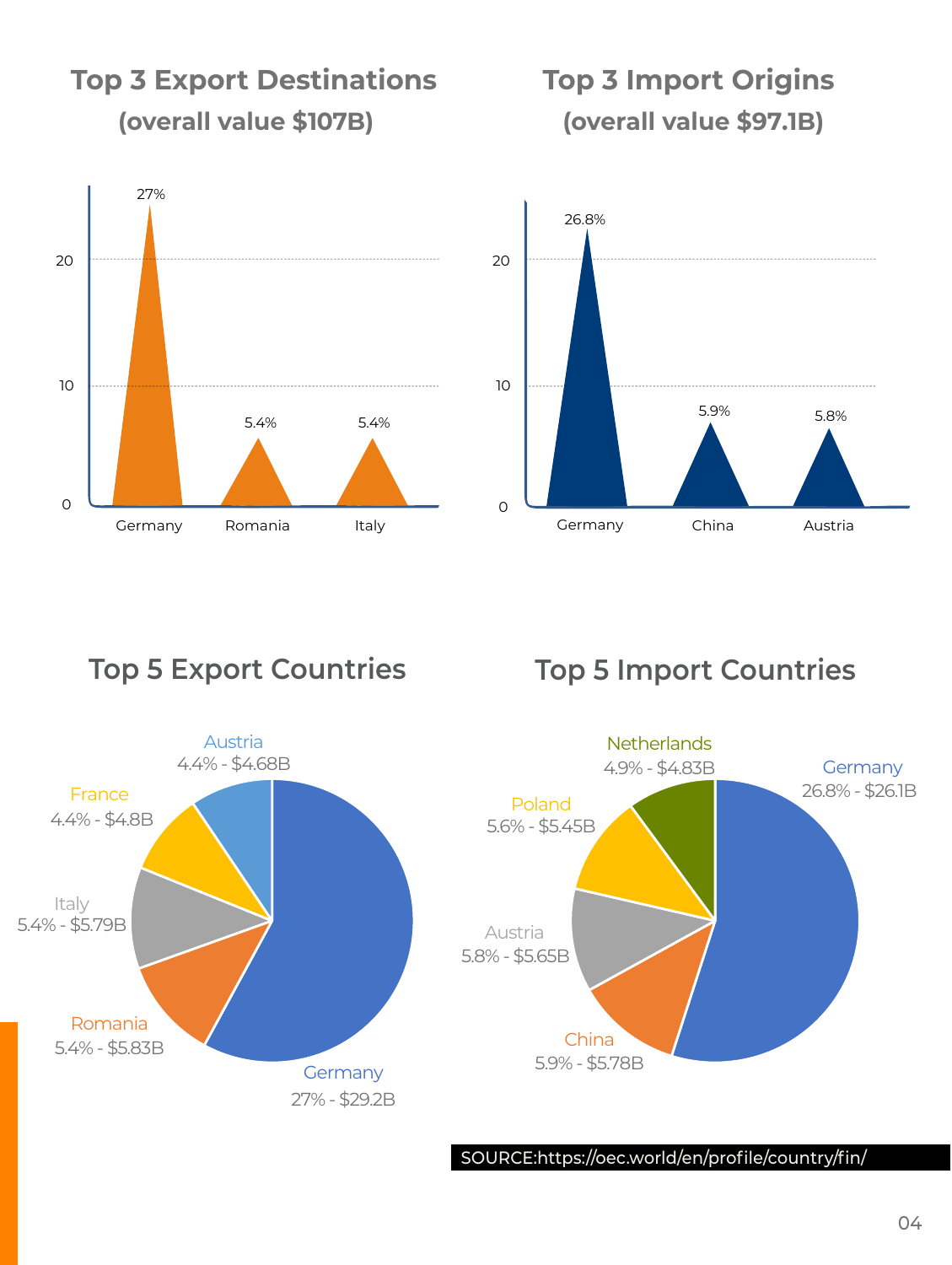#### **What does Finland Imports and Exports?**



SOURCE:https://oec.world/en/profile/country/fin/

### **Product Analysis**

#### **Hair products top exporter Germany**



- $\bullet$  Hair Products are the 252<sup>nd</sup> most traded product in the world.
- The value of the total export amount at \$12.9B.
- Germany exports for \$1.44B, which represents the 11% of the world total.
- Hair Products top exporters are Germany (\$1.44B), the United States (\$1.17B), France (\$973M), Italy (\$951M) and Mexico (\$899M).
- The top importers are the United States (\$1.18B), the United Kingdom (\$725M), Germany (\$670M), Japan (\$465M) and Russia (\$454M).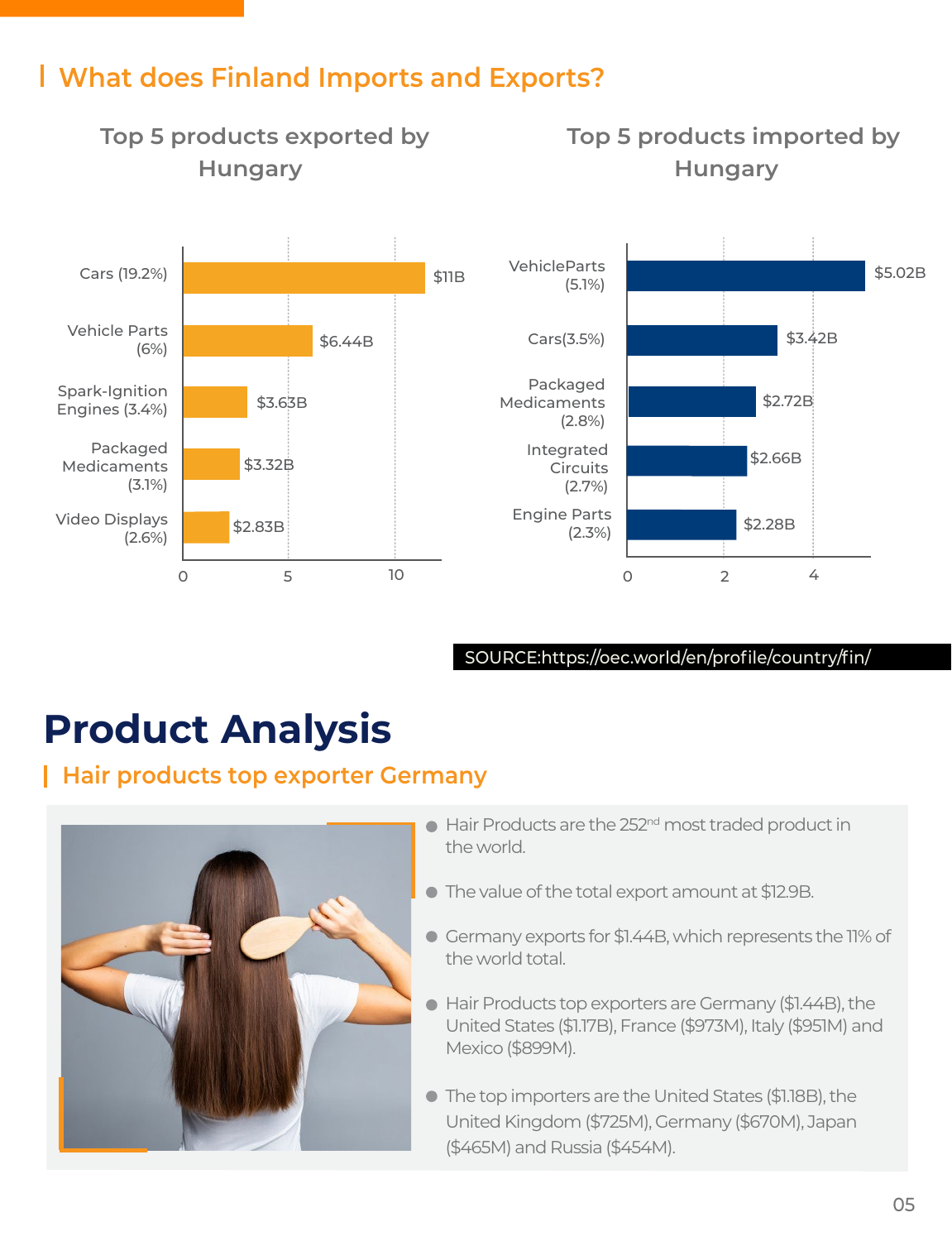### **Article of the Month**

#### **CRIF Study: 25.6% of company founders are women**

CRIF examined who set up new companies in 2020. In Switzerland, 67,753 people founded new companies in 2020. Of these, 74.4% were men and 25.6% were women. The most popular legal form chosen by both men and women was the GmbH (private limited company), which accounted for 18,286 new businesses, followed by sole proprietorships (14,890) and AGs (public limited companies) of which there were 9,355. However, when we examined those sectors where most new companies were founded by women, we found that they mainly chose a "sole proprietorship" or GmbH as their legal form.

#### **Sectors involving a higher number of female company founders**

Most female company founders are found in the "provision of personal services" sector (1196). These are primarily hairdressing and cosmetics businesses and nail studios. The next most popular sectors for female company founders are social services (199), clothing manufacture (138) and veterinary services (46).



#### **In the sectors where most new companies are formed, the majority of new businesses are founded by men**

A closer look at the sectors that reported most company formations in 2020 shows that these were predominantly set up by men. In the retail trade, which mainly employs women, the proportion of female company founders is 34.1%. 32% of new businesses are founded by women in the food and drink sector, 27.3% in management consultancy, 24.2% in the property sector and 16.9% in the provision of financial services. The construction industry lies at the bottom of the league in the larger sectors; here, women set up just 12.7% of all new companies.

#### **About the survey process**

Female company founders. In this survey, we took into account those people whose names were entered into the Commercial Register for the first time for companies founded in 2020. This might involve several individuals in those cases where no unique founders were identified, such as a public limited company, limited partnership or private limited company.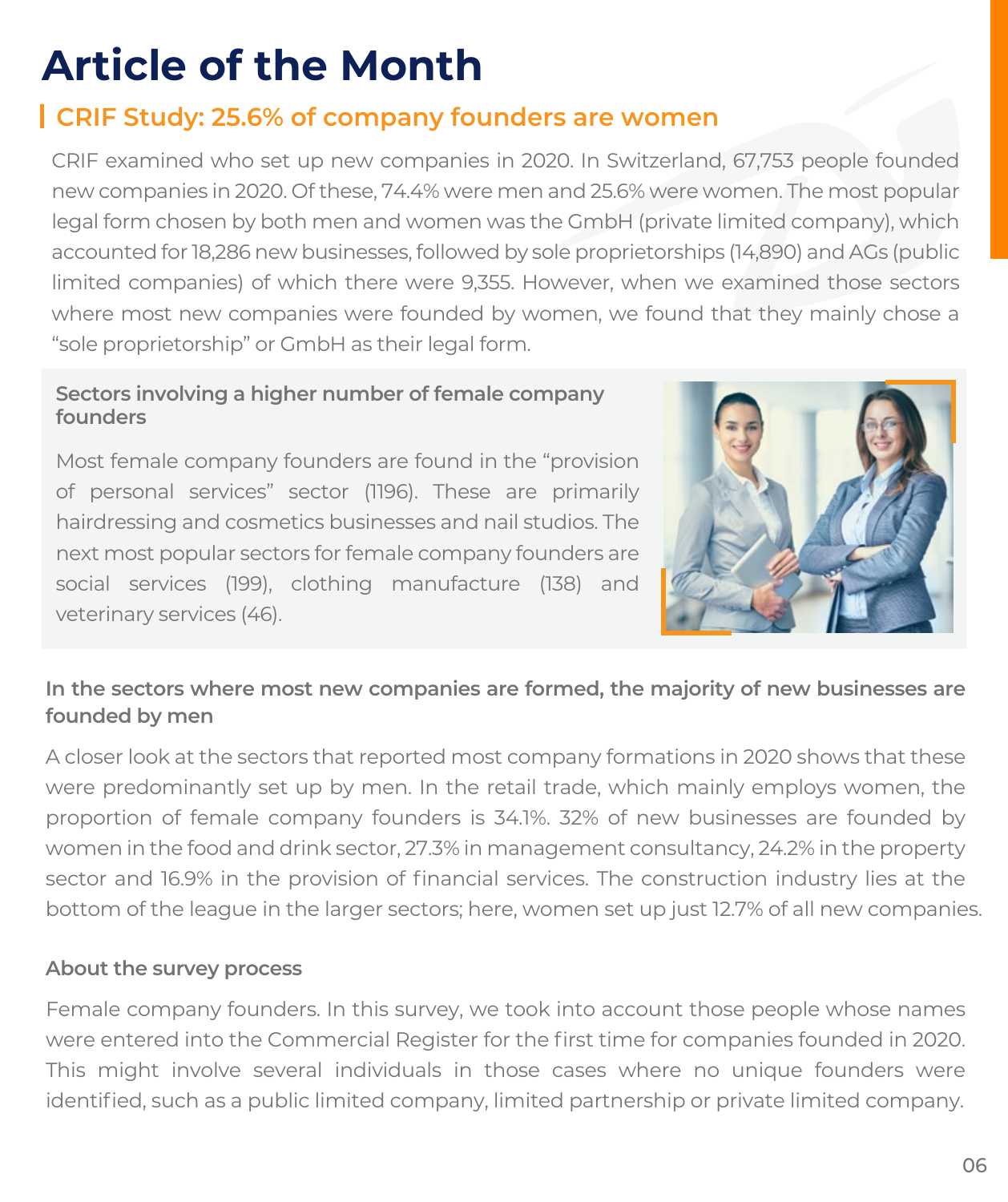### **Quick Infographic**

#### **Why you need CRIF's Business Information Report in 2021?**



Companies often look for the highest quality of business information before forging an association with a new partner in order to drive high profitability and healthy growth. CRIF's Business Information Report enables the global market to access commercial risk data with its freshly investigated reports.

#### **Benefits of CRIF's Business Information Report**



Get risk assessment ratings to get insights into a company's vulnerability with credit limits



Understand the financial strength of the company with the help of balance sheets, ratios and financial data



Have a clear picture of the company's legal events such as acquisitions, bankruptcies, critical suits



View not only the present but also the past of the company by accessing historical data involving company management

Stay one step ahead with CRIF's Business Information Report in 2021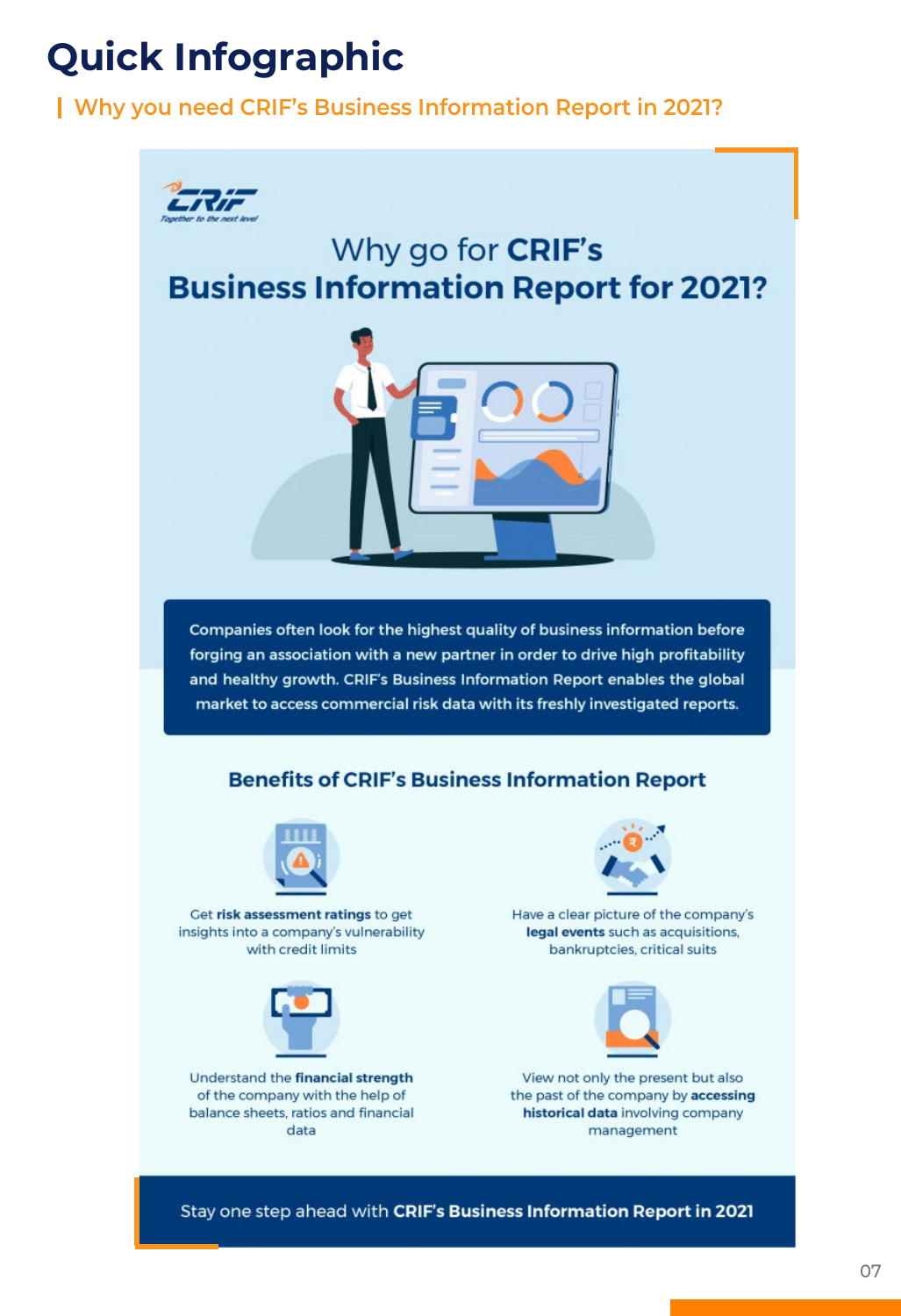### **About CRIF India**

CRIF India is one of India's leading provider of Credit Information, Business Information, Analytics, Scoring, Credit Management and Decisions Solutions.

CRIF's Business Information Report, commonly known as the BIR Report, is a new way of thinking about data and information and how they are linked to each other. Available in 230 countries and territories, CRIF'S Business Information Report contains up to date information collected from various data sources. The report helps in determining a company's profitability, financial trends, and risk. It also provides an in-depth profile of a company, including financial information, legal cases, history of business, ownership details, operational information, and details on related firms and special events that occurred in the past involving company management. It's an industry standard for evaluating both new and existing credit relationships, especially medium-to-high risk accounts. Additionally, it supports a company's other efforts, like marketing and purchasing.

### **CRIF India's Business Information Offerings**